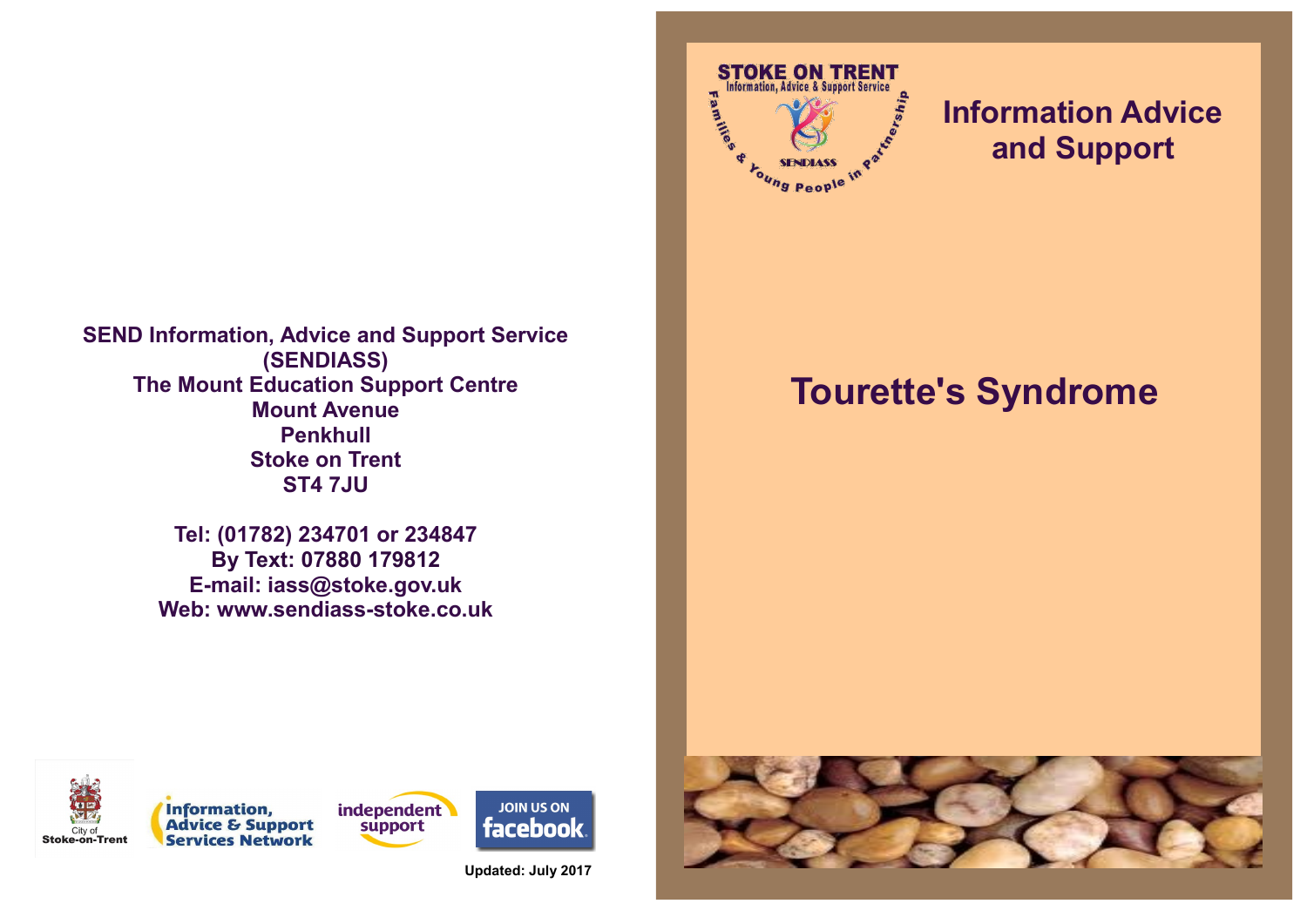**Tourette's syndrome is a neurological condition (affecting the brain and nervous system), characterised by a combination of involuntary noises and movements called [tics.](http://www.nhs.uk/Conditions/Tics/Pages/Introduction.aspx)**

It usually starts during childhood and continues into adulthood. In many cases Tourette's syndrome runs in families and it's often associated with [obsessive compulsive disorder \(OCD\)](http://www.nhs.uk/Conditions/Obsessive-compulsive-disorder/Pages/Introduction.aspx) or [attention deficit hyperactivity](http://www.nhs.uk/Conditions/Attention-deficit-hyperactivity-disorder/Pages/Introduction.aspx)  [disorder \(ADHD\).](http://www.nhs.uk/Conditions/Attention-deficit-hyperactivity-disorder/Pages/Introduction.aspx)

#### **Symptoms of Tourette's syndrome**

*If your child has tics, it doesn't necessarily mean they have Tourette's syndrome.*

Children often develop [tics](http://www.nhs.uk/Conditions/Tics/Pages/Introduction.aspx) before growing out of them after several months. These are known as transient tics.

For tics to be classified as Tourette's syndrome, they have to be present for at least a year and include at least one vocal tic.

#### **Tics**

Tics can be:

- **vocal (sounds)** such as grunting, coughing or shouting out words
- **physical (movements)** such as jerking of the head or jumping up and down.

They can also be:

- **simple** making a small movement or uttering a single sound
- **complex** making a series of physical movements or speaking a long phrase.

Most people diagnosed with Tourette's syndrome have a combination of physical and vocal tics, which can be both simple and complex.

The tics don't usually pose a serious threat to a person's overall health, although physical tics, such as jerking of the head, can often be painful.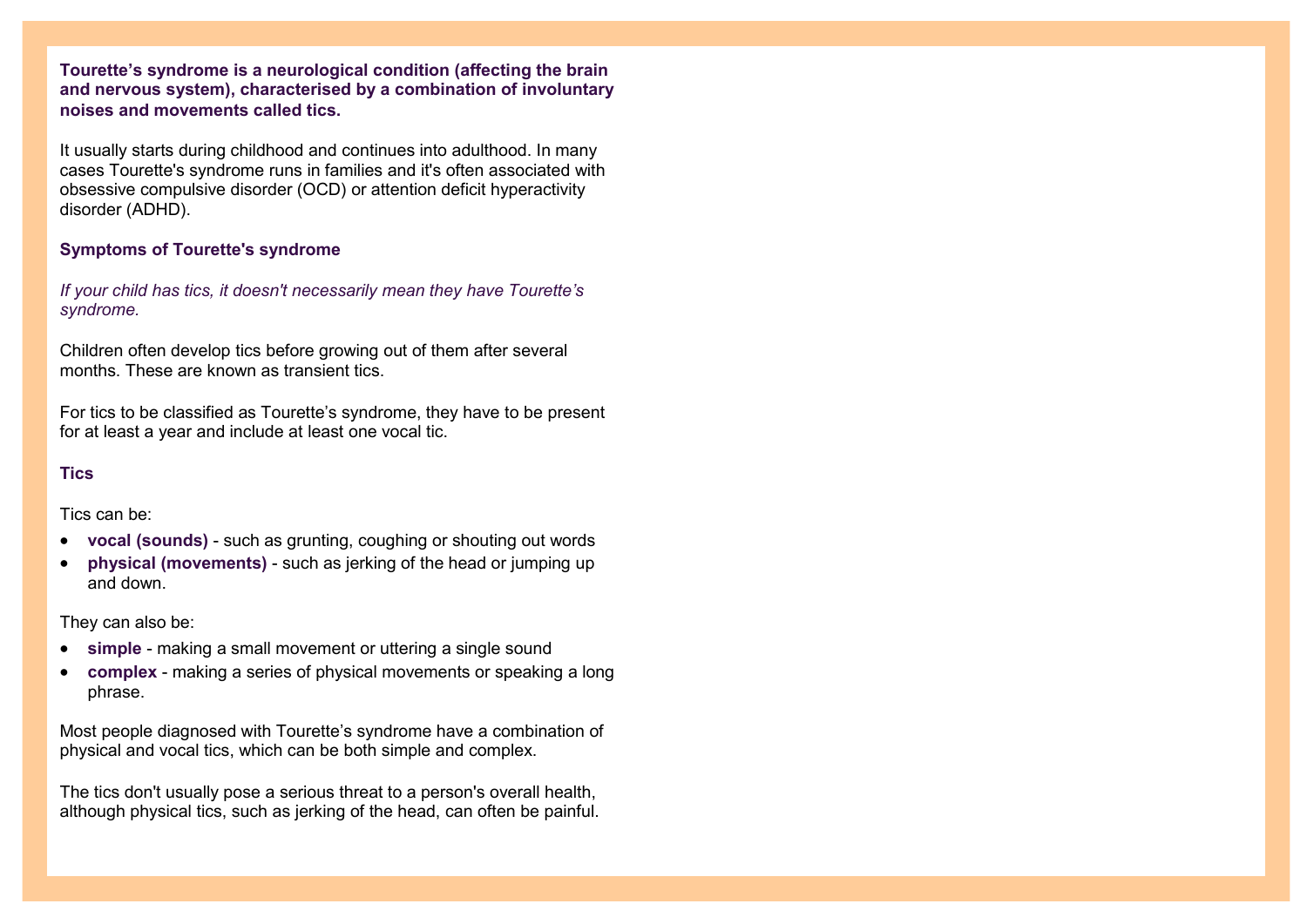# **Treating Tourette's syndrome**

There's no cure for Tourette's syndrome, but treatment can help to control the symptoms.

If your child is diagnosed with Tourette's syndrome, their treatment plan may involve a type of psychological therapy, known as behavioural therapy.

http://www.nhs.uk/conditions/Tourette-syndrome/Pages/Introduction.aspx

http://www.nhs.uk/Conditions/Tourette-syndrome/Pages/Symptoms.aspx

http://www.tourettes-action.org.uk/67-what-is-ts.htm

However, children and adults with Tourette's syndrome may experience associated problems, such as social isolation, embarrassment and low self-esteem.

#### **Pattern of tics**

If your child has Tourette's syndrome, their tics will probably tend to follow a set pattern. They may be worse during periods of:

- [stress](http://www.nhs.uk/Conditions/stress-anxiety-depression/Pages/understanding-stress.aspx)
- [anxiety](http://www.nhs.uk/Conditions/stress-anxiety-depression/Pages/understanding-panic.aspx)
- tiredness
- illness
- nervous excitement
- relaxation after a busy day.

On the other hand, the tics are often reduced when they're doing an enjoyable activity involving a high level of concentration, such as reading an interesting book or playing competitive sports.

You may find your child is able to control their tics when they're in situations where they would be particularly noticeable, such as in a school classroom. However, controlling tics can be difficult and tiring over prolonged periods of time.

Two types of behavioural therapy have been shown to reduce the impact and intensity of tics in some people. These are described below:

- **Habit reversal therapy** involves monitoring the pattern and frequency of the tics and identifying any sensations that trigger them. The next stage is to find an alternative, less noticeable method of relieving the sensations that cause a tic (known as premonitory sensations). This is known as a competing response.
- **Exposure with response prevention (ERP)** involves increasing exposure to the urge to tic to suppress the tic response for longer. This works on the theory that you get used to the feeling of needing to tic until the urge, and any related anxiety, weakens.